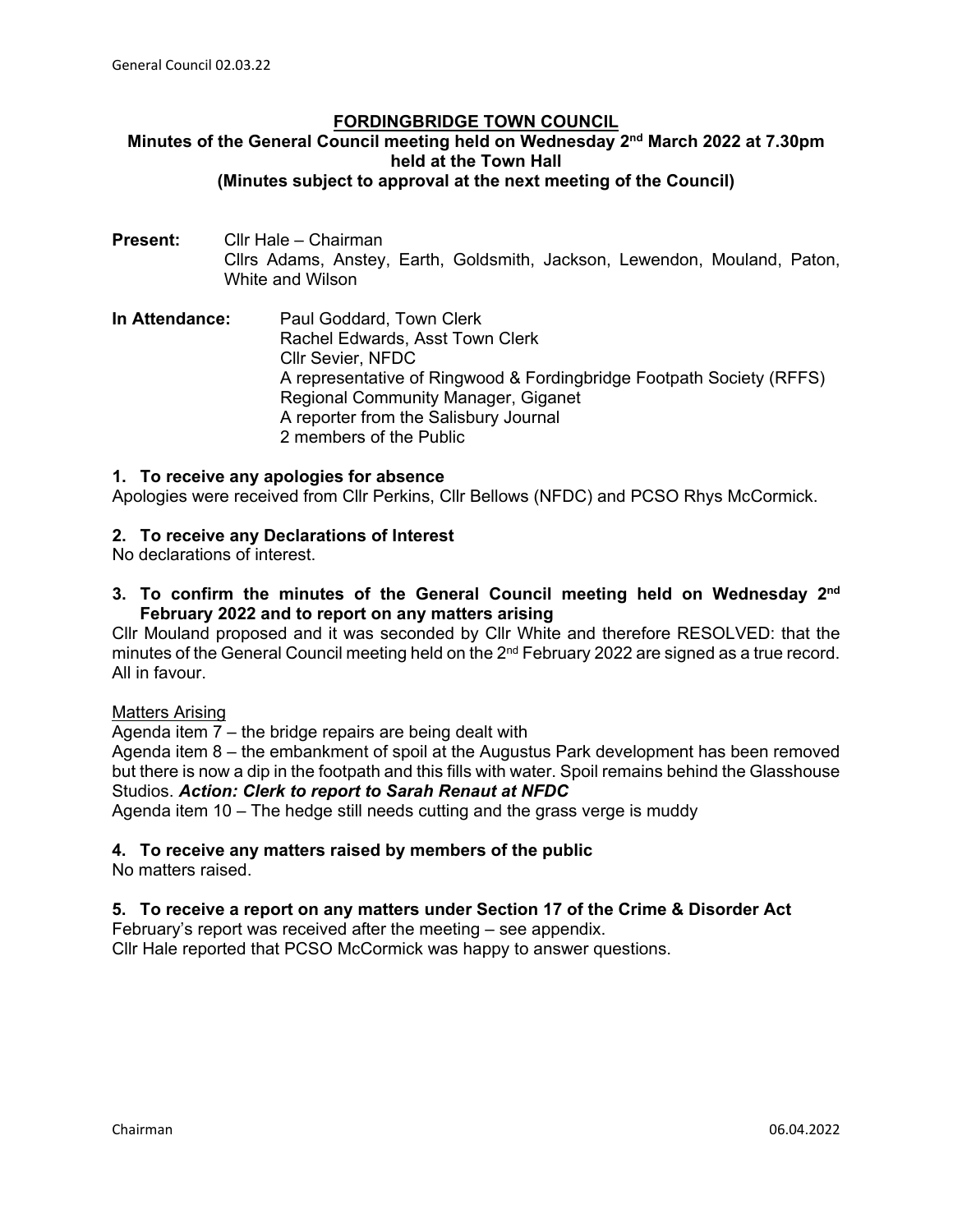#### **6. To receive a presentation from Giganet regarding the installation of fibre broadband in Fordingbridge**

The Regional Community Manager from Giganet reported that full fibre internet will be installed in Fordingbridge; the work will begin in March 2022 and is expected to be complete by January 2023. Permission has been given from Openreach to use the existing ducts if available, otherwise small trenches will be dug instead. There will be minimal disruption with the work being done on a street-by-street basis and no road closures are expected to be needed.

Fordingbridge is not included in Openreach's initial rollout but Openreach will build on top of Giganet's infrastructure in 5 or 6 years' time. Giganet is the only consumer ISP for their network.

Cllr Lewendon asked about the existing telegraph poles and was told that wherever there is a pole, Giganet will use it. The internet speed will not decrease between the pole and the house.

*[The Giganet Regional Community Manager left the meeting.]*

#### **7. To receive a report from the Town Mayor**

The Mayor gave the following report.

*On Tuesday 22nd February I attended a thank-you tea for helpers and drivers from the two town Day Centres. Sadly, the tea marked the suspension of both Day Centres for the foreseeable future.*

*Fordingbridge had two Day Centres for over twenty years. The Rae Straton Lunch Club met on Tuesdays, and the Fordingbridge Day Centre met on Thursdays. Both met at Avonway and used the Avonway minibus for transport, and the hospital supplied the lunches. Up until recently both always had up to thirty members and there was even a waiting list at times.*

*The Day Centres were suspended at the first lock-down in March 2020 but re-started with the groups operating on alternate Tuesdays from September 2021. Sadly, only twelve members returned and the number of helpers and drivers was also much reduced.*

*At Christmas Forde Ward announced it would no longer be able to provide lunches, and in February Avonway said it was no longer viable to operate the minibus. Because of these changes and the low numbers it has been agreed to suspend both groups. The names of guests and helpers are being kept on record in case there is a way to start up the Day Centres again in the future.*

Cllr Paton reported that she had received a message from an elderly person concerned that the Day Centres were no longer running. Cllr Paton asked if there was anyone who could find out if there were other people wishing to join with a view to perhaps restarting the club. Cllr Hale asked people to get in touch with the organisers if interested.

#### **8. To receive a report from the County Councillor**

No report received.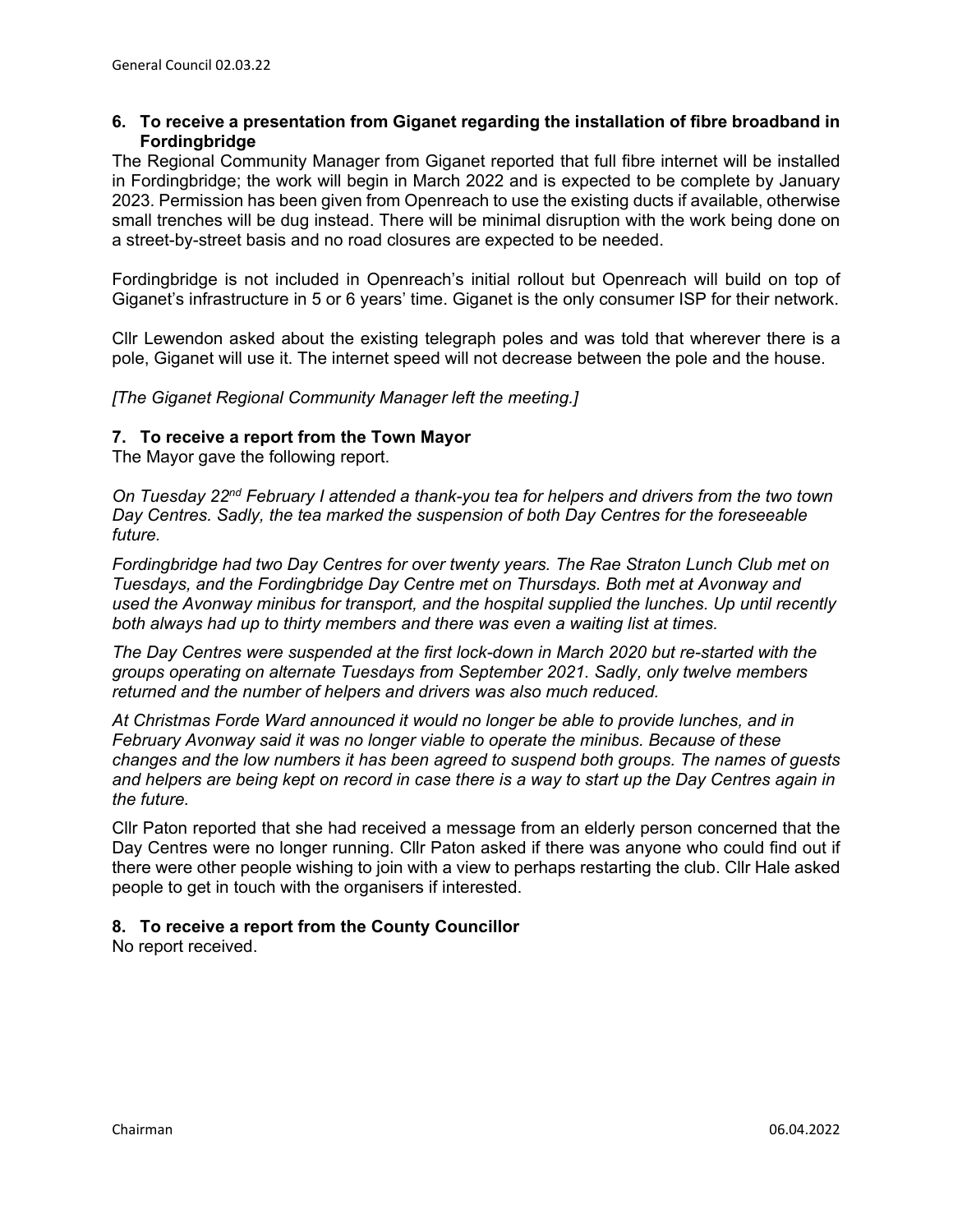# **9. To receive a report from the District Councillors**

• To discuss the recycling policy of the NFDC

Cllr Sevier reported that there is extra money in the community grant and this is to be spent on the Queen's Jubilee celebrations.

Cllr Sevier reported that the NFDC waste strategy will introduce standard sized wheelie bins and a food waste recycling service. Food waste will be collected weekly. Recycling and general waste will be collected on alternate weeks. Cllr Sevier said that some properties will remain on the current bagged waste system due to access issues. Cllr Goldsmith thought that all of the country should be on the same waste collection system to avoid confusion in different areas.

#### *[Cllr Sevier and 1 member of public left the meeting.]*

#### **10. To receive the following Committee meeting minutes and any recommendations to General Council contained therein.**

- Planning Committee  $9<sup>th</sup>$  February 2022 received Cllr Paton
- Finance and Policy Committee  $-23$ <sup>rd</sup> February 2022 received Cllr Adams

#### **11. To consider Footways in Fordingbridge**

The Clerk is to meet on Tuesday with Hampshire Highways regarding the state of the pavements and roads. Cllr Lewendon reported that the path from Tinkers Cross to the Augustus Park development is in a diabolical state and covered with mud; Cllr Wilson reported that as part of the S106 agreement, the developer will upgrade the path. Councillors went on to recommend areas of the town where the paths and roads needed improving, including from Burnham Road to the edge of the Augustus Park site, the Parsonage Park estate roads, the town centre, the pavement alongside Salisbury Road and The Bartons. The Clerk reported that only the town centre would be considered and that if there was a danger then the work was more likely to be done.

Cllr Jackson asked about Fordingbridge Town Council's response to the HCC Transport Presentation. The Clerk reported that it had been submitted and acknowledged.

#### **12. To consider Highways in Fordingbridge**

#### • **To approve a 20's Plenty for Us motion**

Cllr Lewendon proposed and it was seconded by Cllr Earth and therefore RESOLVED: to approve a motion that Fordingbridge Town Council:

- 1. Supports the *20's Plenty for Hampshire* campaign;
- 2. Calls on Hampshire County Council to implement 20mph in Fordingbridge; and
- 3. Will write to Hampshire County Council to request that the county:
	- a. Makes 20mph the default speed limit on streets throughout Hampshire in places where people live, work, shop, play or learn, leaving 30mph as the exception on those roads, where full consideration of the needs of vulnerable road users allows a higher limit; and
	- b. Allocates a ring-fenced amount from public health, sustainability and transport budgets to enable 20mph to be implemented county-wide within 5 years.

All in favour.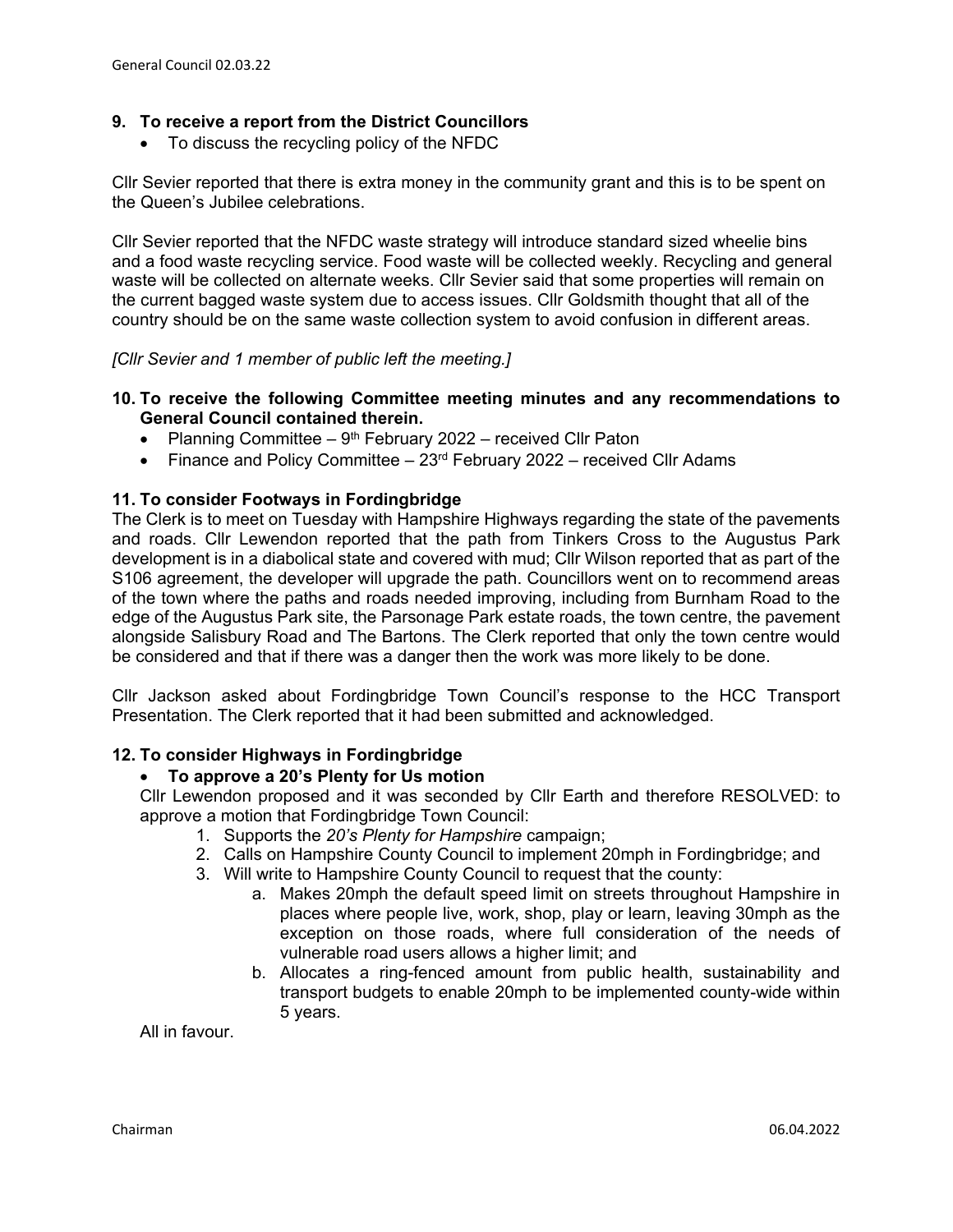#### **13. To consider proposals for the Queen's Jubilee**

Cllr White reported that the plans to celebrate the Queen's Jubilee are progressing well. The beacon location has been decided, the memorial tree planted, bunting fabric delivered, a town crier booked for the Jubilee Picnic in the Park on Thursday  $2<sup>nd</sup>$  June, and the event advertised in the local paper.

Cllr Wilson asked if more flowers could be grown in the town, perhaps in planters. The Men's Shed are currently making new planters for the Welcome to Fordingbridge signs and Elliotts Builders Merchants are supplying materials free of charge. Cllr Wilson thought Cllr Sevier's community grant money could be spent on flowers.

Cllr White raised the idea of a gift for local children. The Clerk reported that he had spoken to the school who thought the children would not want a mug; they suggested a picture to hang in the school instead. Cllr White wondered about the possibility of producing a Fordingbridge coin as a memento of the occasion.

# **14. To receive an update regarding a Strategic Plan**

Cllr Jackson gave the following update.

#### Update on Strategic Plan 2022-27

A meeting was held on 22nd February to progress the resolution passed by General Council on 2nd February. Those in attendance were the Clerk, Cllr Jackson and two members of the Neighbourhood Plan Steering Group (NPSG).

The KEY questions that need to be answered are:

- 1 What is the purpose of a Strategic Plan?
- 2 What is the vision for Fordingbridge when all the new houses are built and the population has increased by 50%?
- 3 How can the projects identified as being desirable be financed?
- 4 How do we get agreement amongst Councillors of the issues and how they are addressed and implemented?
- 5 How do we get support from HCC & NFDC?

There are many other SUPPLEMENTARY questions that hopefully fall into one of the above sections and these could be listed as:

- How will the road and paths infrastructure be dealt with?
- How will the formal and informal recreational facilities be dealt with?
- How will the social issues which may arise be dealt with?
- How will the basic provision of food etc be dealt with?
- How will the buildings and land which are owned by the Town Council be managed?
- How can the provision of employment opportunities be dealt with?
- How can Town Council business be managed and residents, both existing and new, be engaged and consulted with.

With the advent of significant development in and adjacent to the Fordingbridge area it is imperative that the Fordingbridge Town Council is united in its aspirations and that these are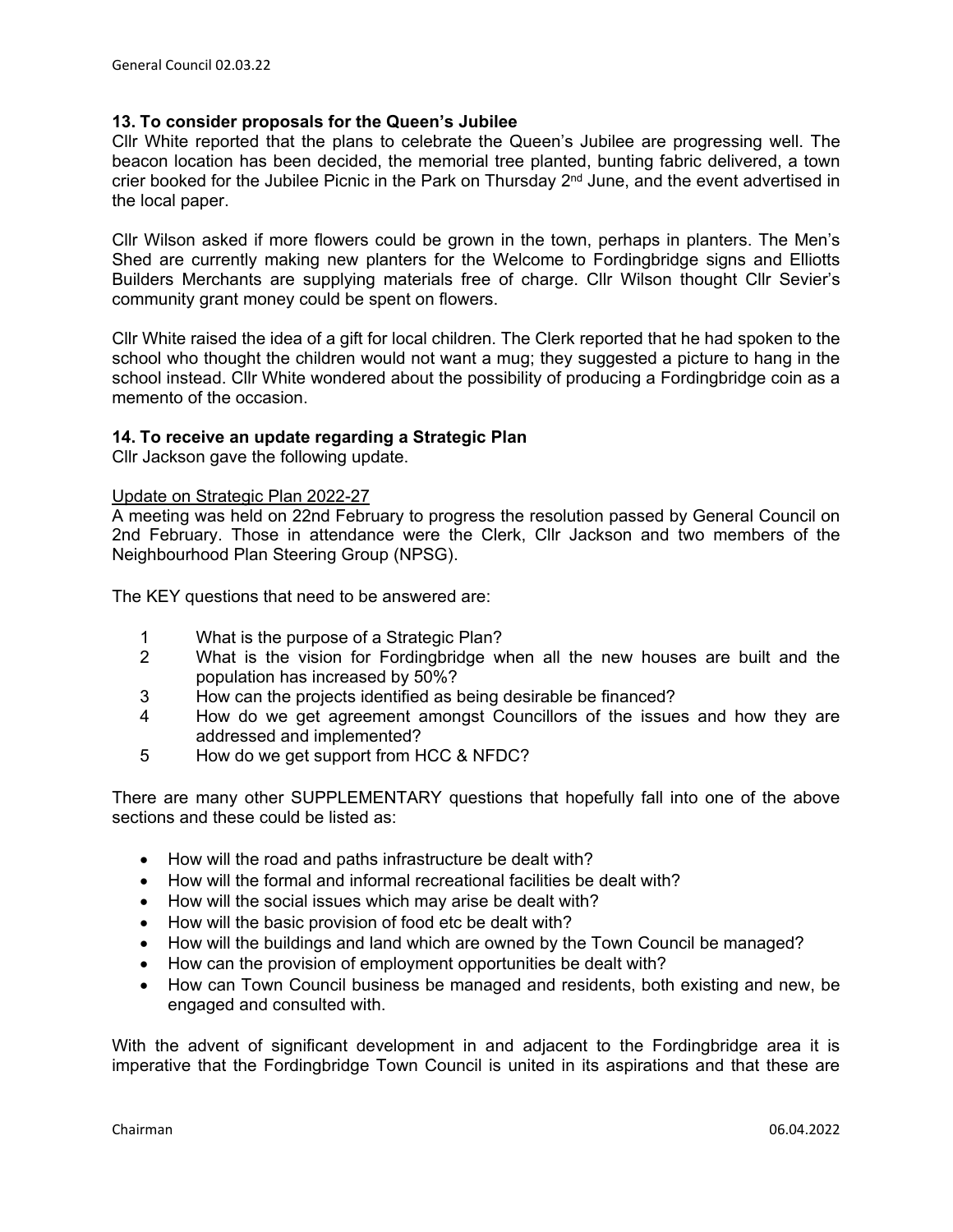identified and communicated to the public in an effective manner. The Town Council will have a generational opportunity to determine the future direction and wellbeing of the population.

A crucial first step must be to develop a consensus between all councillors of their views, aspirations and priorities. Once established they can be used to define the collective approach to achieve these. This approach is crucial for success in the council's dealings with other stakeholders in the planning and development process; these bodies being Hampshire County Council, New Forest District Council , New Forest National Park Authority, the Environment Agency. The same is equally true of other bodies which can provide external sources for funding such as Wessex Water, Natural England Sports England etc.

We propose/are preparing the collation of views from the council members and their reaction to the previous public survey such that a consensus focussed on the key issues is derived. This to take the form of a short questionnaire survey to present to the full Council?

It should be understood that the preparation of any Strategic Plan requires expertise and experience that is not readily available to the council and will require funding, this funding is a small percentage of that which the Town council will be responsible for in the coming years. It is a fundamental requirement that the future investment in Fordingbridge is made from a point of informed judgement on sound data.

A draft strategic plan template can be found in Appendix 2.

#### **15. To consider a response to the Government consultation on the Glover Landscapes Review**

Plans to boost nature recovery and safeguard England's iconic national parks for future generations have been set out by Environment Secretary George Eustice. The proposals, which are subject to consultation, are set out in the Government's response to Julian Glover's independent [Landscapes Review](https://www.gov.uk/government/publications/designated-landscapes-national-parks-and-aonbs-2018-review) which looked at whether the protections for National Parks and Areas of Outstanding Natural Beauty (AONBs) are still fit for purpose. The Government's response sets out ambitious changes to increase access to nature and ensure protected landscapes can deliver more for climate, nature, people and places for the next 70 years and beyond. [https://www.gov.uk/government/news/ambitious-proposals-to-strengthen-our-protected](https://www.gov.uk/government/news/ambitious-proposals-to-strengthen-our-protected-landscapes-announced)[landscapes-announced](https://www.gov.uk/government/news/ambitious-proposals-to-strengthen-our-protected-landscapes-announced) 

#### The consultation can be found at

[https://consult.defra.gov.uk/future-landscapes-strategy/government-response-to-the](https://consult.defra.gov.uk/future-landscapes-strategy/government-response-to-the-landscapes-review/consultation/intro/)[landscapes-review/consultation/intro/](https://consult.defra.gov.uk/future-landscapes-strategy/government-response-to-the-landscapes-review/consultation/intro/)

The RFFS representative thought it likely that restrictions on recreational activities will be introduced and financial charges implemented for groups to use the national parks. She has asked for clarification and is awaiting a response. She reported that covid restrictions lead to many more people were using the ROW network than normal causing erosion of the paths.

Councillors discussed the proposals and appreciated the fact that residents can enjoy fresh air and get out into the National Park. The RFFS representative thought that stiles should be removed to improve access.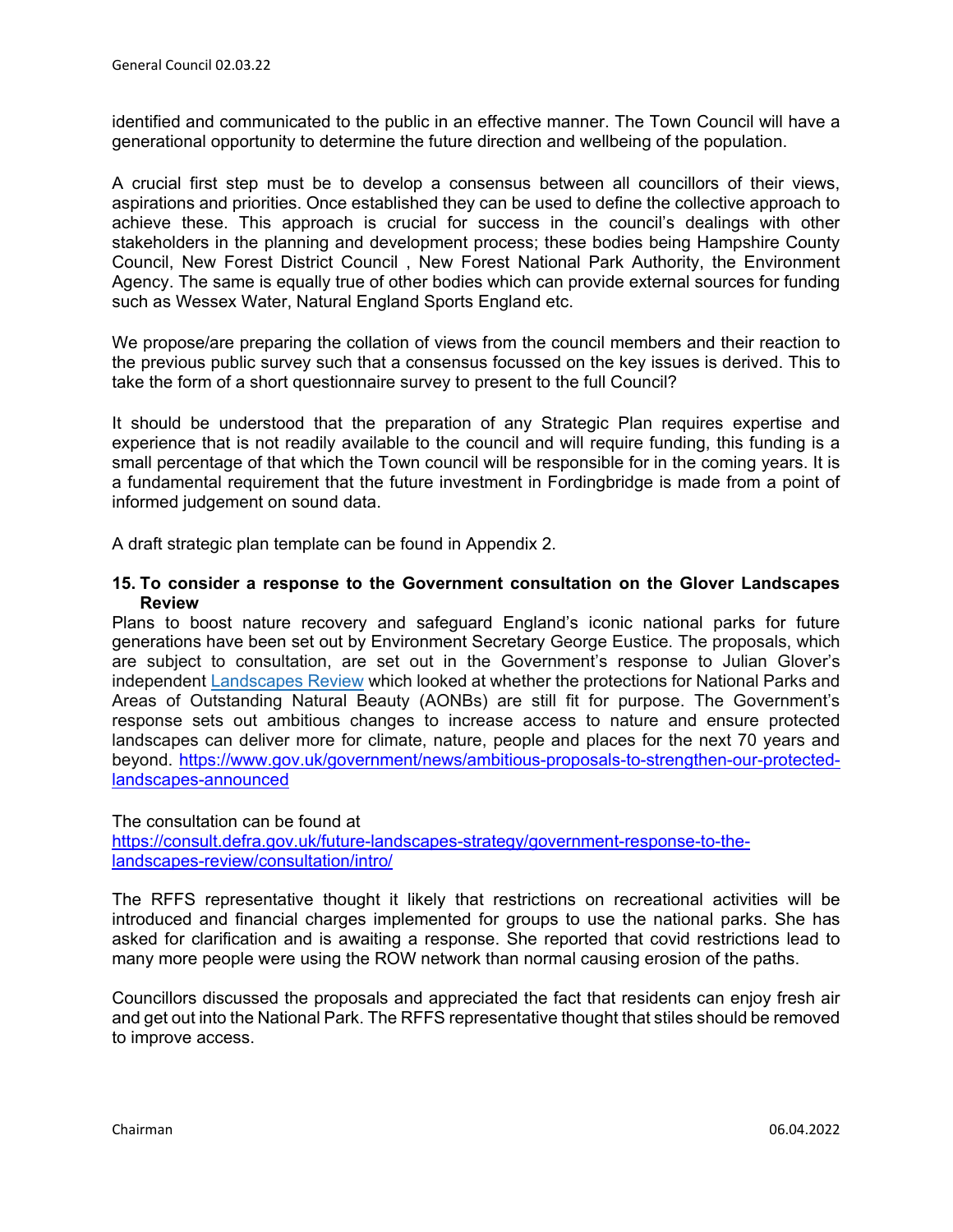Cllr White proposed and it was seconded by Cllr Anstey and therefore RESOLVED: to submit a statement in response to the Government consultation on the Glover Landscapes Review, saying that Fordingbridge Town Council accept that habitats should be protected but people should continue to have access to the forest for fresh air and exercise and in particular did not wish to stop the use of bicycles and ebikes within the National Parks.

#### **16. To report on any Health & Safety issues**

Nothing to report.

#### **17. To receive reports from representatives on Outside Bodies and meetings attended**

Cllr Anstey attended on 24th February the 'Town Centre Recovery Launch Event' seminar by the Rural Market Towns Group. He reported that it was interesting but that much of it was only relevant to towns larger than Fordingbridge.

Cllrs White and Wilson attended a meeting with the Fordingbridge Events Group.

Cllr Wilson reported on the Community Garden, saying that the tree work would be done on  $4<sup>th</sup>$ April and volunteers are organising a clean-up of the area for the  $9<sup>th</sup>$  April.

#### **18. To approve the Risk Register and Asset Register**

Cllr Adams proposed and it was seconded by Cllr Wilson and therefore RESOLVED: to approve the Risk Register. All in favour.

Cllr Adams proposed and it was seconded by Cllr Wilson and therefore RESOLVED: to approve the Asset Register. All in favour.

#### **19. To note any items of correspondence**

The following items of correspondence were received.

#### **Consultation Outcome – Hampshire County Permit Scheme (for Road Works and Street Works). Text Amendments August 2021**

Part 3 of the Traffic Management Act 2004 and The Traffic Management Permit Scheme (England) Regulations 2007 gives local authorities powers to design, operate and vary a permit scheme to improve the management of works in the street undertaken by highway authorities and utilities companies.

In August and September 2021 Hampshire County Council undertook a consultation on the HCPS document in order to make text clarifications, refer to the current legislation, technology and processes. This review has been completed and all responses have been considered. Changes have now been made in accordance with the proposals and the comments and the revised scheme is attached a Permit Scheme Rev 2 and the variation plus schedule of changes. Revision 2 of the HCPS will come into force on the 1<sup>st</sup> April 2022.

The County Council's website for the permit scheme will also be updated to reflect the latest revision.

#### **Avonway's Future Secured**

Thanks to generous publicity from local media the Avonway Community Centre is no longer under threat of closure due to a lack of Trustees. To date the Trustees have identified community minded volunteers willing to stand for election as Chairman and Treasurer at the May AGM, nine volunteers who have expressed an interest in becoming Trustees, plus two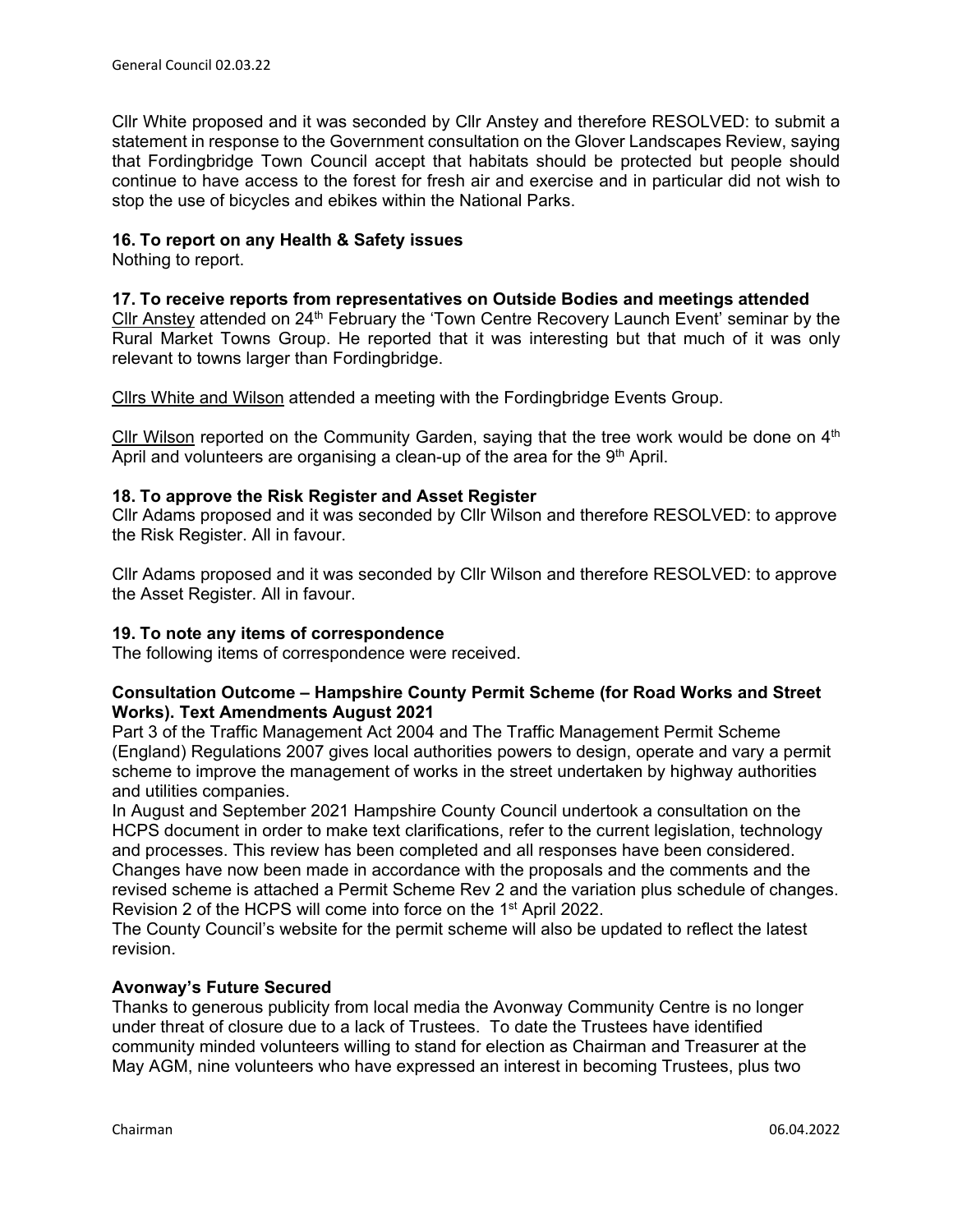further inquiries. This is most encouraging, but Avonway would still welcome more support whether from potential Trustees or from people willing to give volunteer time to help run Avonway. Interested people should contact the Avonway manager, Sara Winteridge (enquiries@avonway.org) to obtain further information.

A very successful meeting has been held between Avonway Trustees and some of the potential Trustees and all the latter declared they were willing to stand for election at the May AGM, with three confirming that they were willing to stand for election as Chairman, Treasurer and Secretary thus ensuring that Avonway has a future. A working party has been set up to consider what direction that future should take and to ensure a smooth transition when the current Chairman and Treasurer retire.

Janet Brown, Chairman of Avonway, said, "there are three things required to run a successful Community Centre; a building which is known, welcoming and fit for purpose, a stable financial position and enough able and hard-working volunteer Trustees to provide effective governance. Over the past 15 years dedicated Trustees have established the first two and I am enormously relieved that, thanks to the good will of the Fordingbridge and District community, we now have the third essential element. Avonway is very much back in business and we look forward to serving existing users, to welcoming new users and – we hope – to becoming even more involved in service to our local community."

# **Fordingbridge Twinning Association Summary of Events 2022**

**12 March 2022**: Murder Mystery Evening: '*Pasta, Passion and Pistols'* –St Mary's Church Hall 7.30 pm

**5 May 2022** – AGM with cheese and wine – Avonway 7.30 pm

**1-3 July 2022** – 40<sup>th</sup> Anniversary celebrations in Vimoutiers: do come along for an excellent long weekend just the other side of the Channel!

**21 August 2022** – Members Tea Party –Victoria Rooms 3 pm

**29 October**: Musical Soiree with '*Blue Tides'* including supper – Town Hall 7.30pm

# **Rotary Club of Fordingbridge Citizen of the Year**

The Rotary Club of Fordingbridge is asking for nominations for the Citizen of the Year award. The award is intended to recognise local men and women who have voluntary served the local community without concern for themselves. The person selected will receive a certificate and their name will be added to the Citizen of the Year recognition board which is currently displayed in the Information Office. In addition, the Rotary Club will make a donation to the charity of their choice. Nominations should be made before 31st March 2022.

# **20. To receive a report from the Clerk or any other relevant business**

Nothing further to report.

# **21. To note the date of the next General Council meeting as Wednesday 6th April 2022**

The meeting closed at 8:49p.m.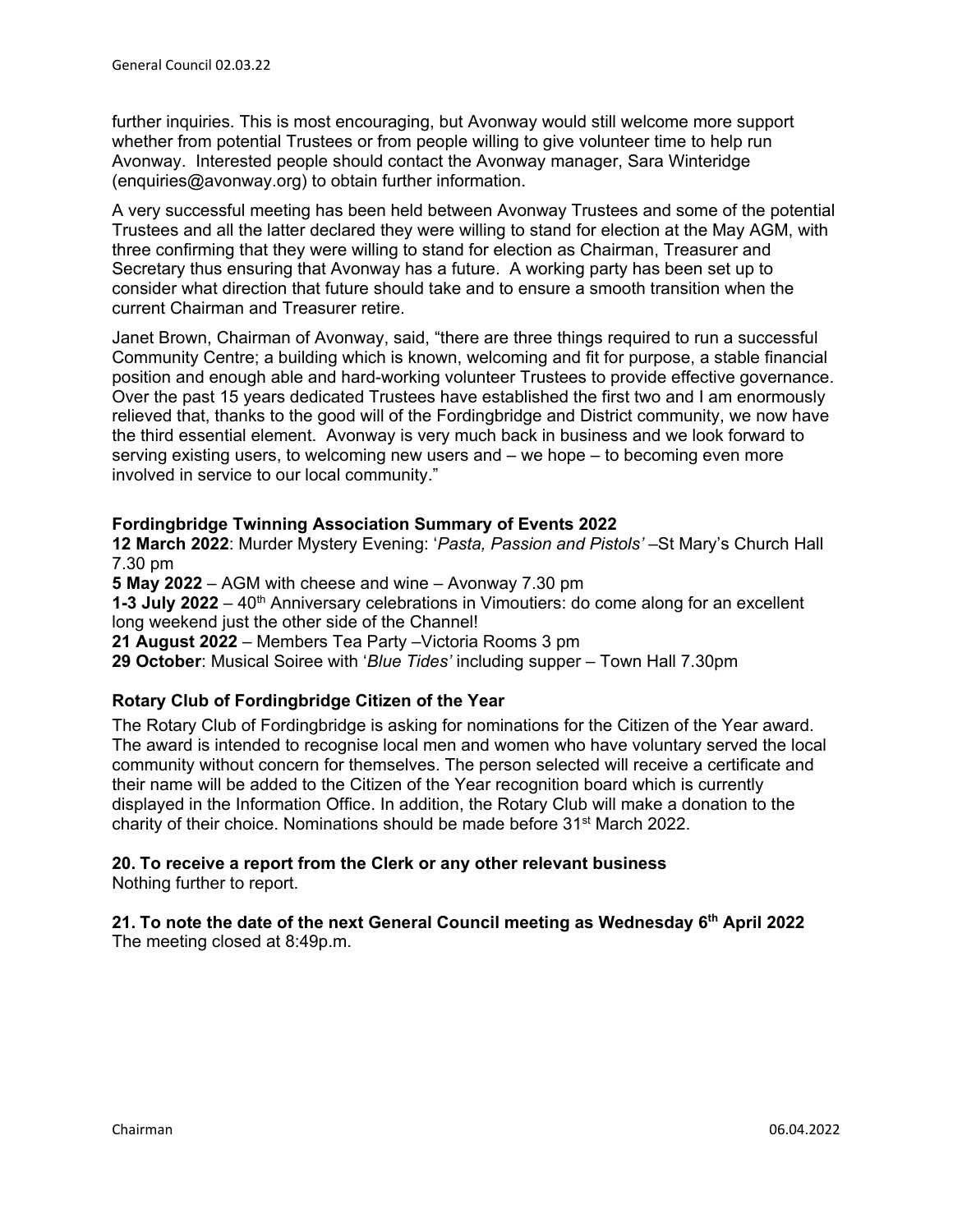# **APPENDIX 1**

# **Fordingbridge Town Beat Report**

Hello to all and thank you for taking your time to read February's Beat Report. I am PCSO Rhys McCormick 18330 covering Fordingbridge Town. I have recently taken over from PCSO Steve May 16170. Although, we are both working collaboratively to tackle local community-based issues. I am committed to tackling community-based issues and working collaboratively with local stakeholders, partners and the council to tackle issues identified.

**Figures for February 2022** – **62** reports to Police, **24** of which were recorded Crimes.

**4x** Thefts (One being a Theft of a vehicle, One theft from vehicle, One shoplifting and One report of a male stealing tyres from a property.

**5x** Anti-social related behaviour incidents (namely youths banging on doors/windows and running away)

**6x** Burglary's (Three of which were non-dwelling, shed & garages and Three attempted Break Ins causing damage to properties)

# **1x Criminal Damage (Padlock drilled open but entry not gained)**

**1x** Making of without Payment (Filling with petrol and making away without paying) **5x** Public Order (One suspect given a Community Resolution and two Public Order/ASB warnings given)

**2x** Suspicious Packages (Both containing Cannabis, Drug Offences)

**2x Rape (One being a historic Rape)** 

**1x Sexual Assault** 

**1x Sexual Activity**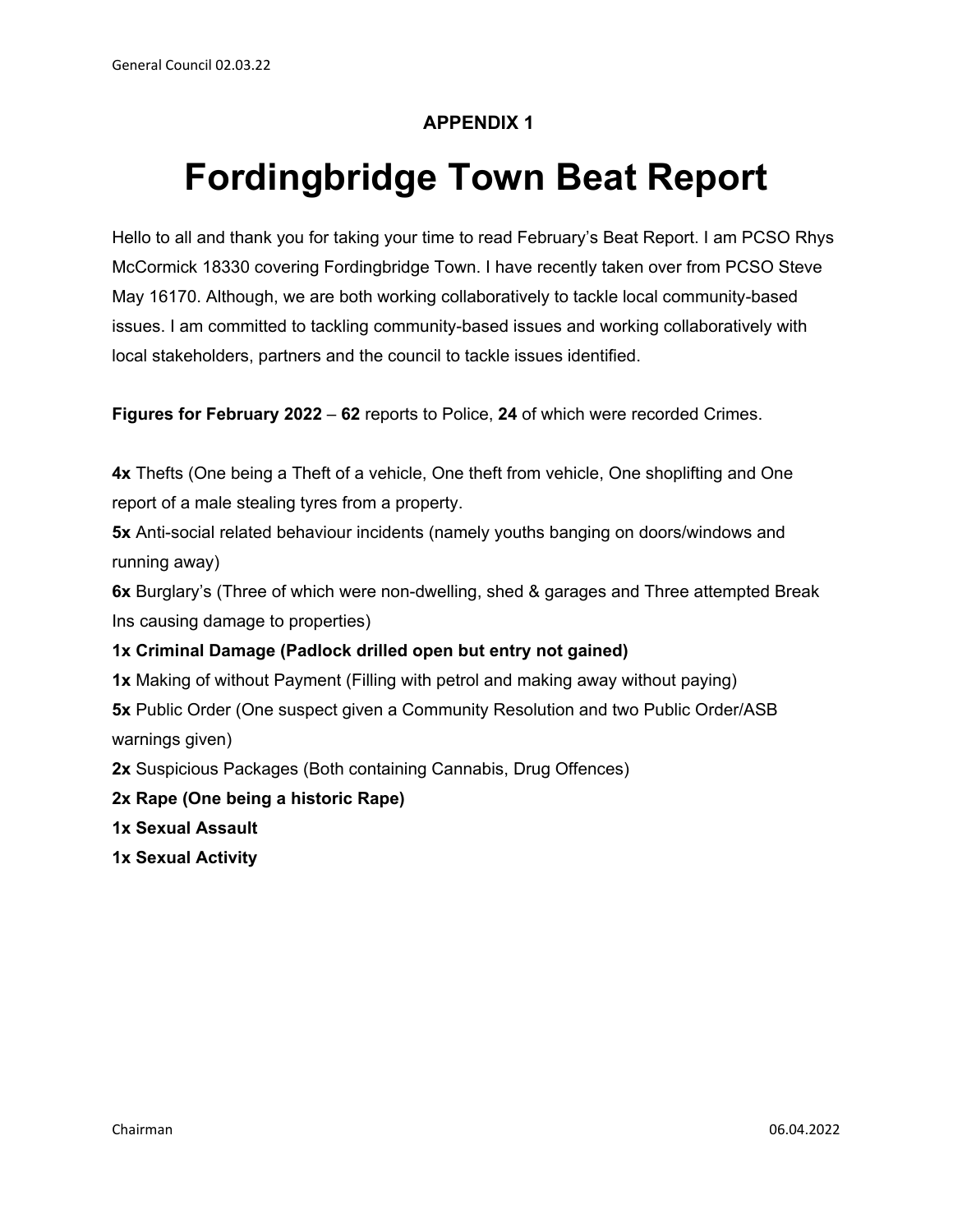# **APPENDIX 2**

#### **SUGGESTED STRATEGIC PLAN TEMPLATE**

A strategic plan for the organisation will include the authorities Vision statement for the area as well as its Objectives and Priorities and the actions to achieve these.

#### **STRATEGIC PLAN**

#### **Introduction**

- Purpose of the Strategic Plan
- Why do we need a Strategic Plan
- Overview of the Town Council
	- responsible for ………
	- governance ………
	- resources: budget and staffing
- What has informed the plan
	- general representations to the Council
	- public consultations
	- Neighbourhood Plan evidence gathering

#### **Fordingbridge Past and Present**

- overview of town's history and character
- key facts / information about the present
- challenges faced

#### **Vision Statement**

where you want to get to / want to achieve for the area

The vision should be locally distinctive. It must therefore draw on what makes the area unique. The vision should set the direction for your plan, identifying the changes you would like to see over the strategic plan period. A vision is ordinarily a single statement but it can also be a set of concise vision statements.